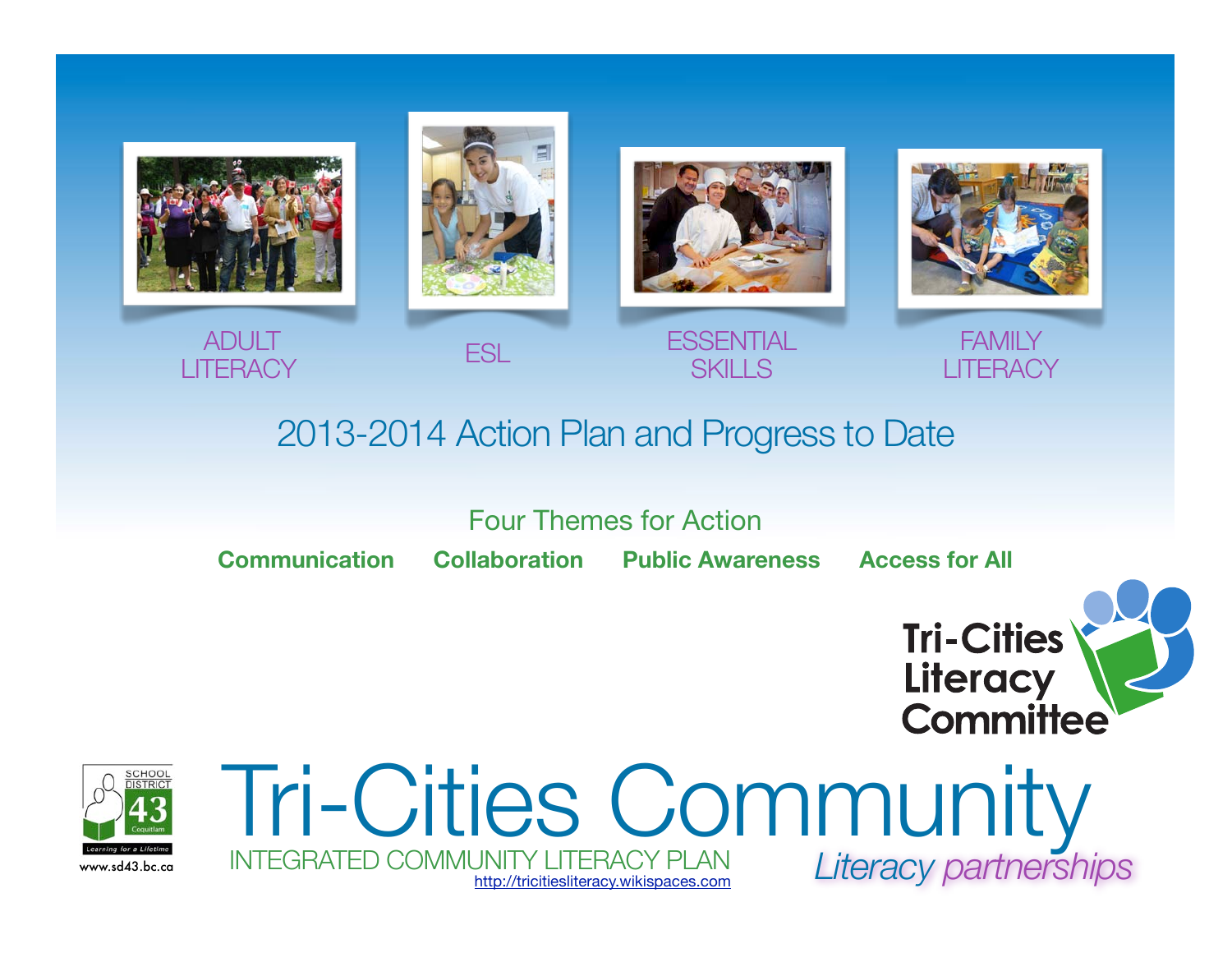#### INTERACTIVE TABLE OF CONTENTS

Click on the highlighted links to in order to get the information that answers these questions.

# <span id="page-1-0"></span>CURRENT YEAR REFLECTIONS

- 1) Task Group
	- a. [Who takes part in the task group](#page-14-0)?
	- b. [How is the work of this group organized](#page-2-0)?

### 2) Community context

a. [What happened in the community over the past year](#page-11-0) that impacts people in the community and the ability of organizations to support literacy development? Consider both positive and negative impacts.

### 3) Community development and literacy collaboration

- a. What are the [important collaborations](#page-3-0) that have taken place to support literacy and the work of the task group?
- b. What are the essential ongoing collaborations? See above
- c. [What makes collaborations work well](#page-4-0)?

### 4) Goals and actions for the current year

- a. What priorities, goals or objectives have you addressed this year? – [Key highlights](#page-5-0) | [Full charts](#page-7-0)
- b. What actions were taken to reach these? What organizations and groups participated in these actions? – See above
- c. [What adjustments were made to the plan](#page-12-0)? That is, as the year progressed were there new opportunities or were there changes that did not allow for some actions to be taken?

#### 5) Indications of success

- a. [How do you know](#page-13-0) that actions taken are working to support literacy?
- b. What impact have the literacy initiatives had? It is important to include [examples to illustrate the impact.](#page-5-0)
- c. [What are the things that support literacy work](#page-3-1)?

### 6) Challenges

- a. [What are the difficulties](#page-4-1)?
- b. [What would help](#page-12-1)?



# FOR THE COMING YEAR

- 1. Are there [new opportunities, challenges or issues in your community](#page-11-0)? How will yo[u respond to those](#page-12-0)?
- 2. What goals, priorities or objectives will you work on in the coming year? [What actions are planned](#page-12-0) against those goals?
- 3. What will be required to meet the goals and effectively employ actions for the coming year? – See above

*Literacy partnerships*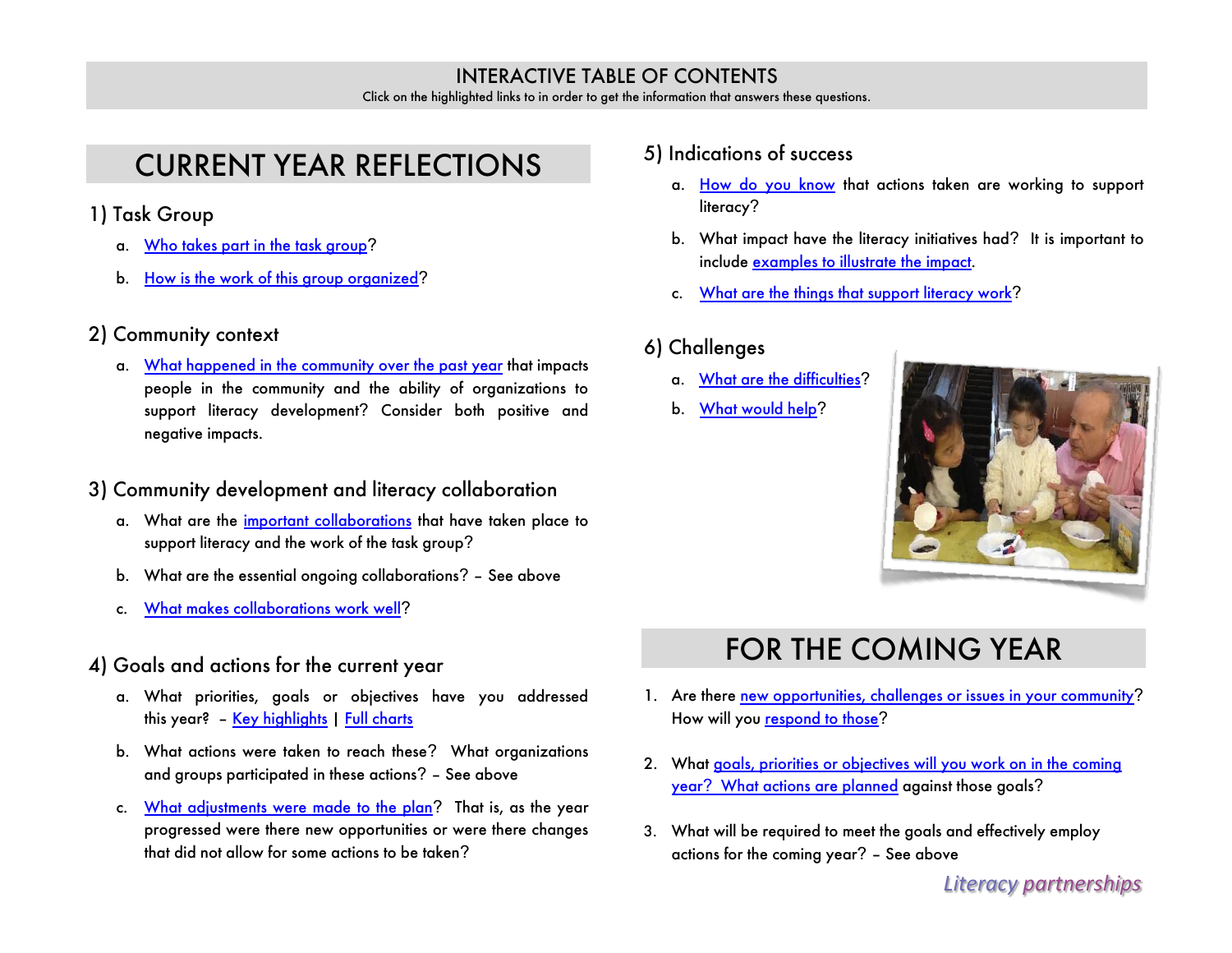### THE TASK GROUP

#### Working Together

The Tri-Cities (Coquitlam, Port Moody, Port Coquitlam) community literacy planning process began in 2005. The resulting Community Literacy Plan was integrated in 2008 with the District Literacy Plan to create the Integrated Community Literacy Plan, to which this document is an update.

Vision Statement: The Tri-Cities Literacy Committee envisions a future where all community members are aware of and have equitable access to timely, adequate, effective and affordable literacy programs. Literacy is a right, enabling individuals to participate fully in our community.

Mission Statement: The Tri-Cities Literacy Committee engages partners in a collaborative process to explore and enhance literacy services in our community.

# <span id="page-2-0"></span>TASK GROUP STRUCTURE

The Tri-Cities Literacy Committee currently includes:

- Literacy Committee (all individuals)
- Steering Committee, including the Chairs of the Working Groups
- External Partner Committees: Early Childhood Development (MCFD), Middle Childhood Matters, Family Play & Learn Planning Committee

The Working Groups currently include:

- Adult Literacy
- ESL
- Family Literacy
- Essential Skills (until October 2012)

Individual members involved in the Task Group can be found in the Directory at the end of this document.

# PURPOSE, VALUES, AND BELIEFS

#### Purpose

The Tri-Cities Literacy Committee exists to support and improve literacy in our community. We are a resource, raising awareness about literacy and facilitating access to services. We strive to identify and address systemic gaps and provide networking opportunities for community members. Tri-Cities literacy programs are enhanced through collaboration, connections, sharing information and the implementation of our Literacy Plan.

### Values and Core Beliefs

The Tri-Cities Literacy Committee values respect, inclusion, equity, diversity, open communication and creative thinking. We view literacy as "cradle to grave" and believe everyone has the right to be a literate citizen. Literacy is a survival skill, and literacy challenges are recognized as barriers to individuals becoming fully-engaged community members. There is great value in engaging key partners, working collaboratively, providing networking opportunities and sharing resources to enhance literacy for all.



participate in community and its development. This definition is inclusive of all people with literacy needs.

The work we are doing is important to our community, and as a group we are able to make a significant difference.

### Definition of Literacy

Literacy is the ability to read, understand and express oneself verbally and in writing in order to achieve one's goals and fully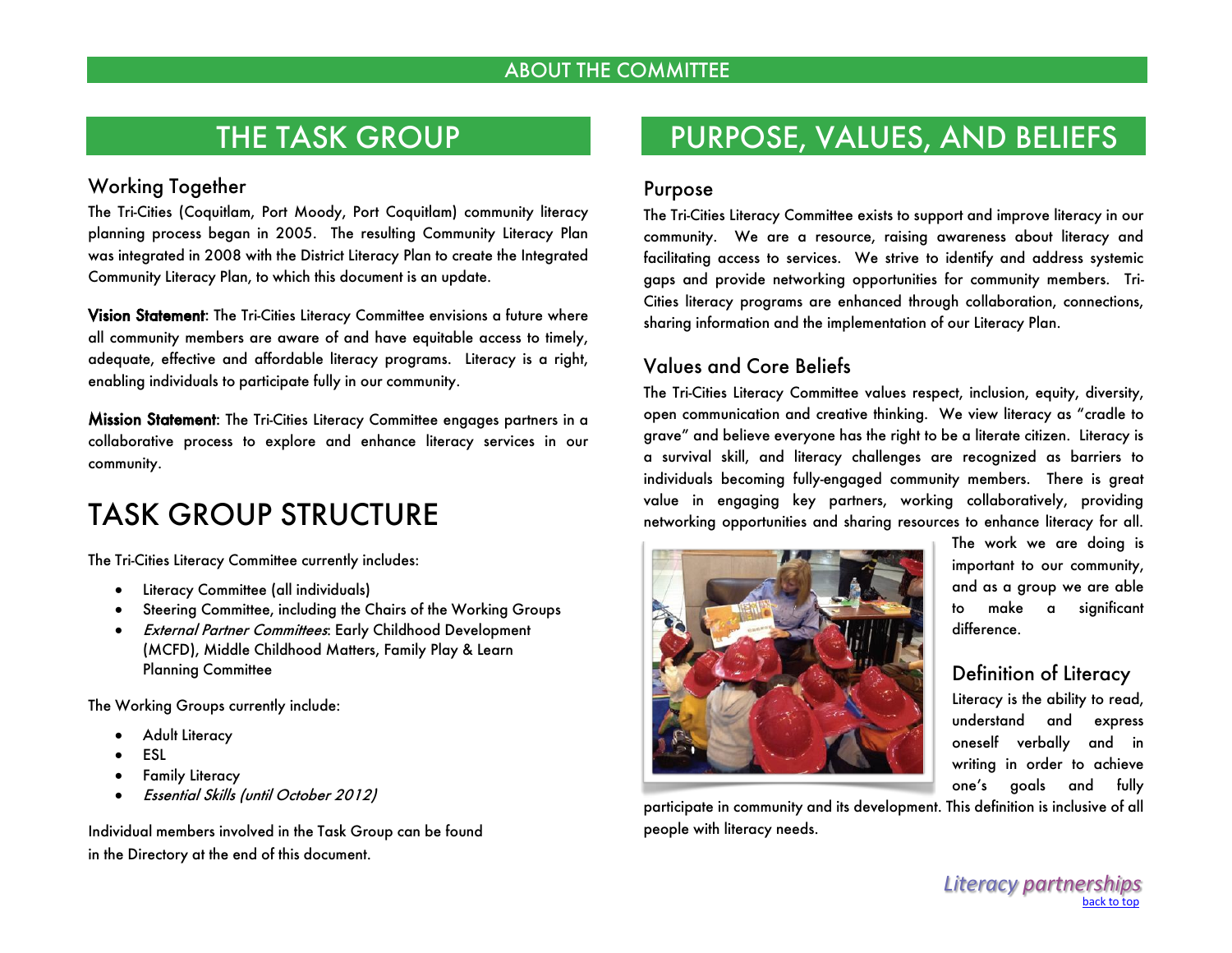# <span id="page-3-0"></span>BUILDING ON COLLABORATION

#### <span id="page-3-1"></span>Supporting Literacy and the Work of the Task Group

The Tri-Cities Literacy Committee and all of the Working Groups are models of collaboration. Interested community members are drawn together to explore broad or specific areas of literacy, to identify gaps and to develop strategies for creating or enhancing programs, resources and services.

### Important Collaborations over the Past Year

During this past year, important collaborations have taken place in order to accomplish the Committee's goals. For example, collaboration between more than ten community partners provided a much needed outdoor summer

literacy program, Stories Galore and More, for families in three communities. This literacy program would not have succeeded without these collaborations. The Annual ELSA picnic that was attended by over 400 ELSA students is another example of successful collaboration between literacy providers in the Tri-Cities area.

 Collaborations have also developed because of the



Working Groups and the projects that have been identified by them. The Family Literacy Working Group collaborated with the Coquitlam Centre mall to provide an exciting program for patrons to celebrate Family Literacy Day in January. All three municipal libraries have collaborated through the Adult Literacy Working Group to provide Adult Learner Book Clubs in each of the libraries. The ESL Working Group has representatives from all four ELSA providers in the Tri-Cities.

# ESSENTIAL COLLABORATIONS

### Essential Ongoing Collaborations

In order for the work to continue, it is essential to support and build the existing Working Groups. The collaborations that take place during Working Group meetings enable conversation, discussion and action by twenty-five different representatives from eleven community organizations.

 Other essential ongoing collaborations involve the Literacy Committee having a face at other community committees including the Tri-Cities Early Childhood Development Committee (MCFD) and the Middle Child Matters Committee, and at many events and initiatives organized by these external partner committees, such as the Tri-Cities Healthy Kids Fair.

 The Tri-Cities Literacy Committee is always exploring new areas of potential interest that could include members from the business community and the local government.



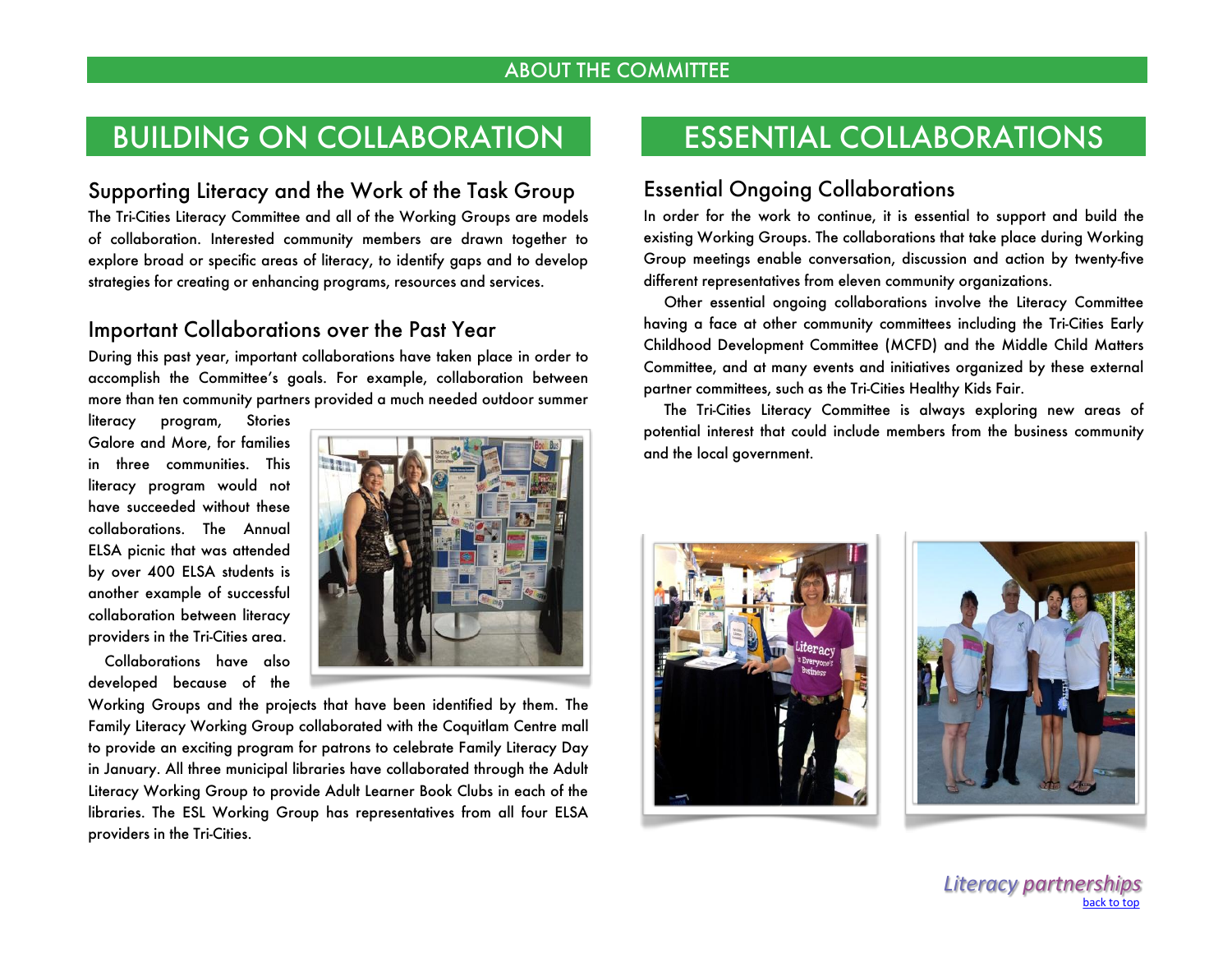## SUCCESSFUL ASPECTS

#### <span id="page-4-0"></span>Working Together for Success

The two most important contributing factors in the success of literacy work in the Tri-Cities are continued funding and community collaboration. Adequate funding ensures progress by providing a Literacy Outreach Coordinator to facilitate the work. It also enhances the ability of the Working Groups to engage in significant community projects.

 Collaborations work well when there is a shared interest as well as a commitment to making a difference. Relationships have been built between

members of the Literacy Committee and these relationships help to foster the shared interest and commitment to literacy.

 After years of being involved in this process, Literacy Committee partners continue to devote staff time, provide in-kind support, promote awareness and engage with literacy in the Tri-Cities.



 Both School District 43 and the Coquitlam Public Library have provided tremendous in-kind support to the Literacy Committee by providing administrative help, rooms for meetings and personnel to ensure that the collaborations are successful.

 Community collaboration brings the many partners interested or engaged in literacy together, a process which allows a great deal to be accomplished with limited resources. Partners share ideas, staff time, space and office supplies and any other in-kind contributions that are required to make things happen.

# ONGOING CHALLENGES

### <span id="page-4-1"></span>**Challenges**

Sustainable funding is the most significant ongoing challenge. Without the position of Literacy Outreach Coordinator, the Tri-Cities community would be unable to sustain the level of progress and success we have achieved. Ensuring continued financial support for the position of Literacy Outreach Coordinator is essential. Additional funds allow a variety of community initiatives and collaborations to get off the ground and are necessary to the continued development of community literacy.

 Time is always a challenge when collaborating with community partners. While the Committee has been very fortunate that organizations and individuals have recognized and committed to this process, it is a reality that everyone is stretched to the limit.

Partnering with government and business is increasingly a focus in order to improve awareness of, and responsiveness to, literacy issues. This can be challenging in the Tri-Cities because of the multiple municipal governments.

 Access to services is another ongoing challenge. Community partners are proactive in strategizing and exploring ways of ensuring services and resources for all, and there continues to be a sense that we are reaching new communities and individuals through our variety of initiatives and methods of delivering programs.

 Bureaucratic challenges remain in supporting ESL learners in our community. Many immigrants, particularly those who have lived in the region for a number of years, are not eligible for ELSA programs. Accessibility is a challenge as we try to develop creative ways of supporting those who fall through the cracks.

 Changes in the community and on the Committee provide challenges as well. As our community continues to change, it is a challenge to be aware of and understand the literacy needs of our most vulnerable citizens. New community representatives involved in the Committee means the inclusion of additional experiences and expertise but also changes in the level of historical knowledge about the development of the Committee's structure.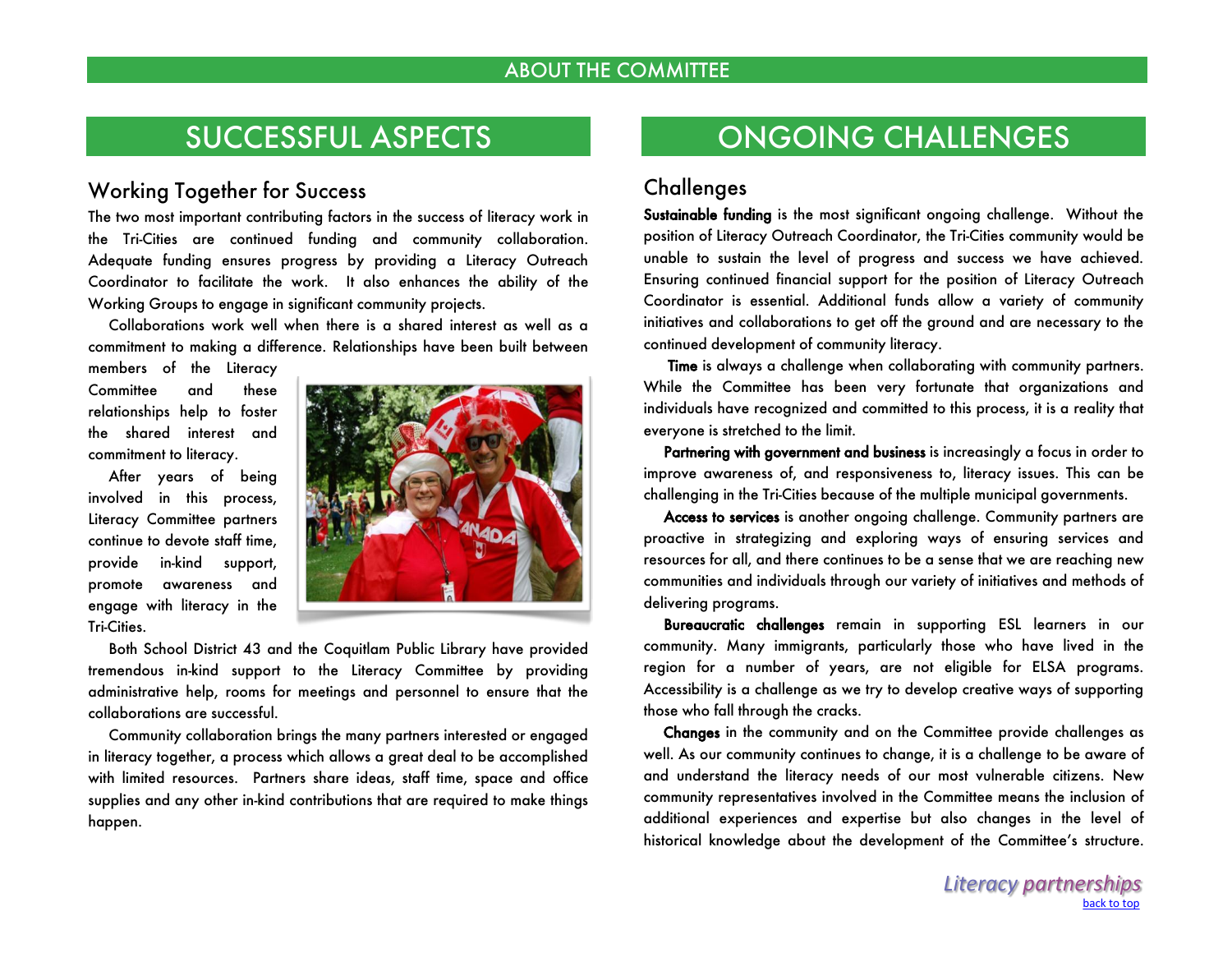<span id="page-5-0"></span>In addition to being a year of collaboration, action and reflection, Year 5 has been one of celebration, marking five years of community literacy work by the Task Group and the five year anniversary of Family Play and Learn Nights involving numerous community partners. Over the past year, the Tri-Cities Literacy Committee has continued to address for "Theme for Action" areas: Communication, Collaboration, Public Awareness and Access for All. This section highlights some key actions undertaken in the past year. Each "Theme for Action" area is reported on in depth in the full charts following this section.

## **COMMUNICATION**

### "Literacy is Everyone's Business" Celebration

On February 13, 2013, forty people attended a celebration of the work of

the Tri-Cities Literacy Committee. The event featured speakers including Rhian Piprell, director of the Coquitlam Public Library, and author Daniel Vaillancourt, who spoke about his journey of learning to read and write as an adult with assistance from tutor Cathy Sonneberg.



### Monthly Newsletter and Website

The Literacy Outreach Coordinator writes a monthly newsletter that includes information about community literacy news, events and resources. The newsletter has a growing list of recipients and is currently sent out to over 100 community contacts each month. Literacy information is also made available through the Tri-Cities Literacy Committee website, which hosts minutes from the Working Group meetings.

# **COLLABORATION**

#### Community Resource Map

Feedback for the 2012 Community Resource Map has been very positive. The Tri-Cities Literacy Committee and the Early Childhood Development Committee (MCFD) collaborated to develop an [online interactive version](http://www.tricitiesecd.ca/resources/community-resources/community-map) of the Map. The online interactive version was completed in June 2013.

### Stories Galore and More

The Family Literacy Working Group used the Raise-A-Reader Funds for a Summer Family Literacy Program. For six weeks throughout the summer ten community partners worked together to offer Stories Galore and More in six parks and one family drop-in centre per week. Two facilitators were hired and the program reached 170 children and adults each week for six weeks. The program successfully connected parents with resources. The program also enabled other goals to be met. For example, information about Adult Literacy Classes was given to interested adults who were at the program.



connect with students from other sites and to explore and celebrate Canadian culture.

### Annual ELSA Canada Day Picnic

Our fourth annual ELSA Canada Day picnic is planned for June 27, 2013. Last year's event was attended by the local mayors and approximately 400 participants, representing all three of our local ELSA providers. This full day of activities continues to provide an opportunity for learners to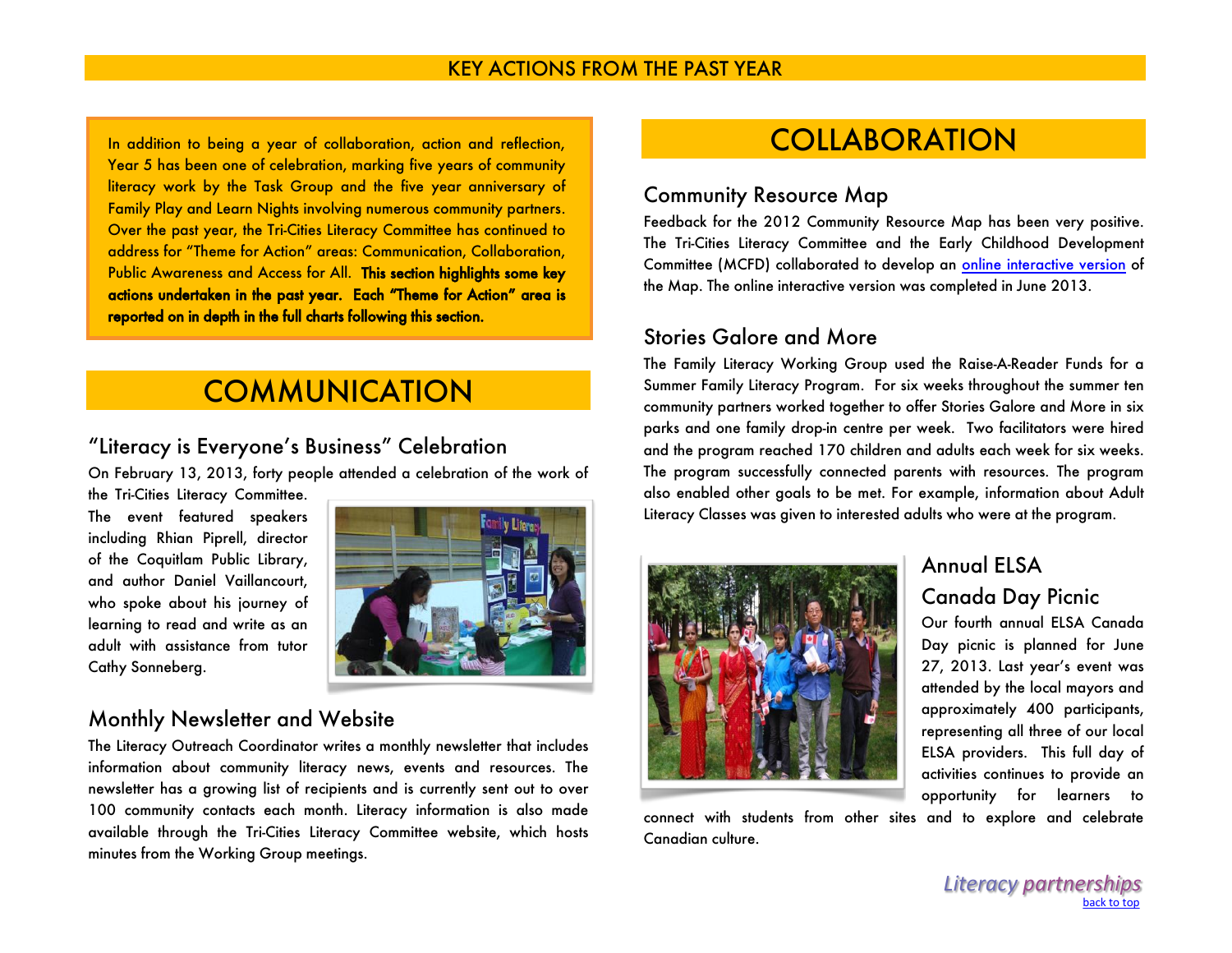#### KEY ACTIONS FROM THE PAST YEAR

### PUBLIC AWARENESS

#### Essential Skills Fair

The Essential Skills Fair (September 20, 2012) was organized by the Essential Skills Working Group. It was very successful with almost 200 people participating and receiving information about essential skills from a variety of schools and community organizations.



### Family Literacy Day Celebration

The Committee continues to be involved in monthly Family Play & Learn Nights at Coquitlam Centre. Ten times per year, 60 to 80 children aged 3 through 10 participated in craft and activity tables as well as a storytime led by one of our public library partners. While there were always some new faces at this drop-in program, many families returned every month to participate. The five-year anniversary of Family Play & Learn Nights was celebrated through a full-day event at Coquitlam Centre on January 30. The theme was "Family Literacy" to coincide with Family Literacy Day.

### Books for BC Babies

Distribution of approximately 1000 Books for BC Babies bags has continued this past year. There has been an advertising "push" about the availability of this program, which is organized by the Literacy Outreach Coordinator. This project is made possible by support from our local public libraries, public health, School District 43 and the Tri-Cities Early Childhood Development Committee (MCFD).

## ACCESS FOR ALL

#### Tutoring for Refugee Women

A pilot project began in April 2013 to support refugee women in the Burquitlam corridor in learning how to read. The project is a partnership bringing together child-minding and tutoring services in an accessible location for the women.

#### Volunteer Language Bank

The Volunteer Language Bank continues to run, with trained volunteer translators available to support individuals and organizations with the translation of over fifteen languages in our community. Approximately one request is received per week and the translators were used for Stories Galore and More. This project has provided an opportunity for



bilingual and multilingual newcomers and longer-term residents to engage in meaningful volunteer experiences and also allows individuals with English challenges to more fully engage in the community.

### Adult Learner Book Clubs

Monthly and bi-monthly book clubs started in 2012 in each municipality. Each club is attended by an average of five to twelve people. In 2013, additional book sets were purchased and delivered to all three public libraries.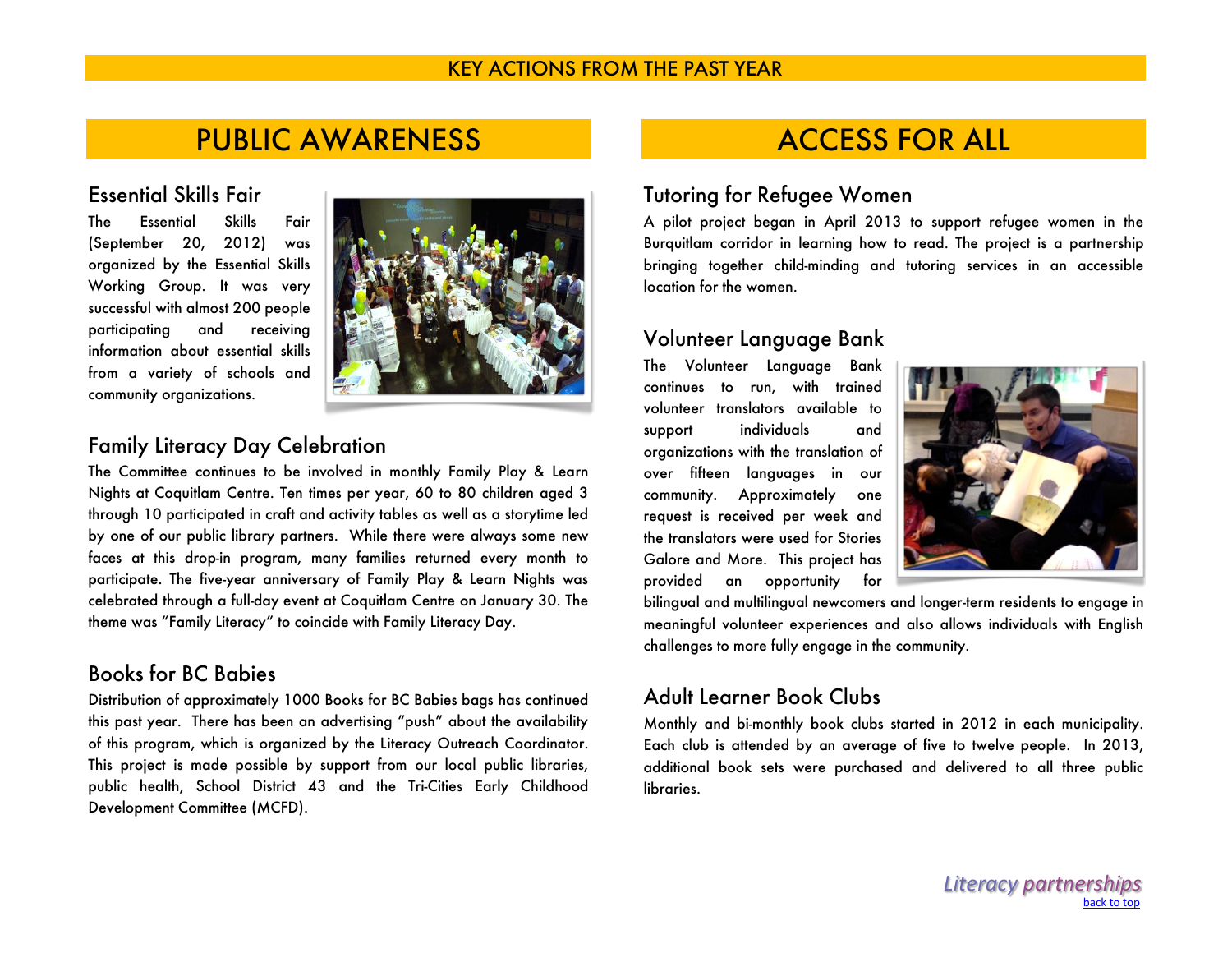# <span id="page-7-0"></span>Full Chart for Theme for Action: COMMUNICATION

| Goals                                                                                                                                   | <b>Action Strategies</b>                                                                                                                                                                                                                                                                                 | <b>Status</b>                                                                                                                                                                                                                                                             | Leadership                                                                                                                                                                                                                                                                               |
|-----------------------------------------------------------------------------------------------------------------------------------------|----------------------------------------------------------------------------------------------------------------------------------------------------------------------------------------------------------------------------------------------------------------------------------------------------------|---------------------------------------------------------------------------------------------------------------------------------------------------------------------------------------------------------------------------------------------------------------------------|------------------------------------------------------------------------------------------------------------------------------------------------------------------------------------------------------------------------------------------------------------------------------------------|
| To continue to strengthen<br>communication among all agencies<br>providing literacy programs and services<br>within the Tri-Cities area | • Continue to meet regularly as a Tri-Cities<br>Literacy Committee<br>Maintain a Tri-Cities Literacy Outreach<br>Coordinator (LOC) to organize and<br>facilitate regular meetings and reach out to<br>other community partners<br>Reach out to organizations not already<br>represented on the Committee | Regular meetings held with Steering<br>Committee and Working Groups (once<br>every two months)<br>LOC continues to be engaged in literacy<br>work throughout the community<br>New partners have been engaged in the<br>$\bullet$<br>work                                  | Tri-Cities Literacy Steering Committee<br>Tri-Cities Literacy Outreach Coordinator<br><b>Working Groups</b><br><b>Community Partners</b><br>$\bullet$                                                                                                                                    |
| To strengthen communication among agencies<br>involved in providing early literacy programs<br>and services                             | Participate in all ECD Committee meetings<br>Continue to include ECD Coordinator as a<br>$\bullet$<br>participant in all Tri-Cities Literacy<br><b>Committee and Steering Committee</b><br>meetings                                                                                                      | LOC participates in ECD Committee as well<br>as the Professional Development and<br>Neighbourhood Planning Sub-Committees<br><b>ECD Coordinator continues to be involved</b><br>with the Steering Committee and is also Co-<br>Chair of the Family Literacy Working Group | <b>Tri-Cities Literacy Steering Committee</b><br>$\bullet$<br><b>Family Literacy Working Group</b><br>$\bullet$<br>Tri-Cities Literacy Outreach Coordinator<br>Tri-Cities Early Childhood Development<br>$\bullet$<br>Committee (MCFD)<br><b>Tri-Cities ECD Coordinator</b><br>$\bullet$ |
| To strengthen communication and liaison<br>between School District 43 and members of the<br>early learning community                    | Support implementation of early learning<br>programs in schools<br>Enhance liaison between early learning<br>service providers and Kindergarten teachers                                                                                                                                                 | Programs continue to grow as funding is<br>available; opportunities for collaboration<br>continue to be explored                                                                                                                                                          | SD43 Early Learning Coordinator<br>Tri-Cities Literacy Outreach Coordinator<br><b>Tri-Cities Early Childhood Development</b><br>Committee (MCFD)                                                                                                                                         |
| To continue to strengthen communication and<br>liaison among adult literacy service providers                                           | Continue to meet as a Working Group to<br>$\bullet$<br>discuss common concerns                                                                                                                                                                                                                           | Adult Literacy Working Group continues to<br>meet regularly (once every two months)                                                                                                                                                                                       | Adult Literacy Working Group<br>Tri-Cities Literacy Outreach Coordinator<br>$\bullet$                                                                                                                                                                                                    |
| To continue to strengthen communication and<br>liaison among providers of ESL services                                                  | Continue to meet as a Working Group to<br>$\bullet$<br>discuss common concerns                                                                                                                                                                                                                           | <b>ESL Working Group continues to meet</b><br>regularly (every two months or as needed)                                                                                                                                                                                   | <b>ESL Working Group</b><br>Tri-Cities Literacy Outreach Coordinator                                                                                                                                                                                                                     |
| To continue to strengthen communication<br>across all communities and among all<br>residents in the Tri-Cities area                     | Actively solicit the participation of Anmore<br>$\bullet$<br>and Belcarra community representatives<br>Develop tools (e.g. website, display board,<br>etc.) to promote our message<br>Build public awareness through community<br>$\bullet$<br>engagement events                                         | Website; monthly newsletter<br>Display board is used at a variety of events<br>LOC participates in community events such as<br>Play & Learn Nights, Healthy Kids Fair, etc.<br>Play & Learn celebration held in spring 2013<br>Annual ESLA Canada Day picnics             | <b>Tri-Cities Literacy Steering Committee</b><br>Tri-Cities Literacy Outreach Coordinator<br><b>Working Groups</b><br>$\bullet$<br><b>Community Partners</b><br>$\bullet$                                                                                                                |
| To promote a broader regional and provincial<br>perspective on literacy planning and<br>coordination                                    | Participate in regional and provincial events<br>$\bullet$<br>that focus on literacy planning<br>Encourage coordination of strategies across<br>communities involved in implementing<br>Literacy Plans                                                                                                   | LOC and Co-Chairs have participated in<br>Regional Meetings and continue to meet<br>with counterparts in other communities                                                                                                                                                | <b>Tri-Cities Literacy Steering Committee</b><br>Tri-Cities Literacy Outreach Coordinator                                                                                                                                                                                                |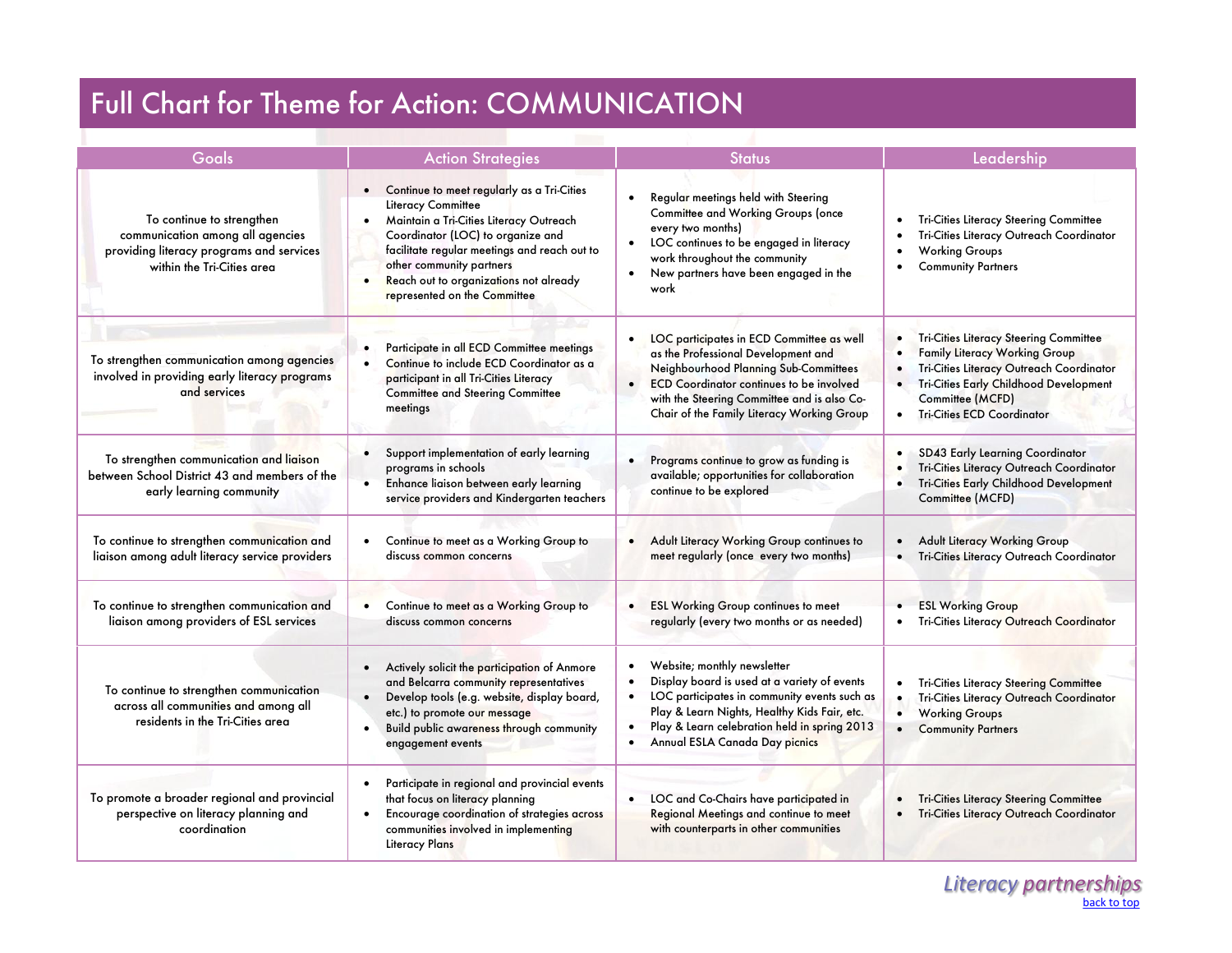# Full Chart for Theme for Action: COLLABORATION

| Goals                                                                                                                                                                                            | <b>Action Strategies</b>                                                                                                                                                                                                                                         | <b>Status</b>                                                                                                                                                                                                                                                                                                                                                                      | Leadership                                                                                                                                                                                                                                                       |
|--------------------------------------------------------------------------------------------------------------------------------------------------------------------------------------------------|------------------------------------------------------------------------------------------------------------------------------------------------------------------------------------------------------------------------------------------------------------------|------------------------------------------------------------------------------------------------------------------------------------------------------------------------------------------------------------------------------------------------------------------------------------------------------------------------------------------------------------------------------------|------------------------------------------------------------------------------------------------------------------------------------------------------------------------------------------------------------------------------------------------------------------|
| To support, enhance and expand<br>existing literacy links and collaborations                                                                                                                     | Continue meetings of the Tri-Cities<br>Literacy Committee                                                                                                                                                                                                        | Regular meetings held with Steering<br><b>Committee and Working Groups</b>                                                                                                                                                                                                                                                                                                         | Tri-Cities Literacy Steering Committee<br>Tri-Cities Literacy Outreach Coordinator<br><b>Working Groups</b><br>$\bullet$<br><b>Community Partners</b>                                                                                                            |
| To continue to examine literacy<br>needs and gaps                                                                                                                                                | Continue to meet in Working Groups<br>Explore possible partnerships to address<br>needs and gaps                                                                                                                                                                 | Adult Literacy, ESL and Family Literacy<br>Working Groups continue to meet regularly<br>Gaps and opportunities continue to be<br>explored through our Steering Committee,<br>Working Groups, and with community<br>partners including business and government                                                                                                                      | Adult Literacy Working Group<br><b>ESL Working Group</b><br>$\bullet$<br>Family Literacy Working Group<br>$\bullet$<br>Tri-Cities Literacy Steering Committee<br>$\bullet$<br>Tri-Cities Literacy Outreach Coordinator<br><b>Community Partners</b><br>$\bullet$ |
| To support, enhance and expand<br>existing literacy links and collaborations<br>in early learning and family literacy                                                                            | Continue and expand partnerships and<br>collaborative programs and services, such as<br>Books for BC Babies; Ready, Set, Learn;<br>Parent-Child Mother Goose; and<br><b>StrongStart Centres</b>                                                                  | Community Resource Map printed and<br>distributed in spring 2013; online interactive<br>version completed in June 2013                                                                                                                                                                                                                                                             | SD43 Early Learning Coordinator<br>$\bullet$<br>Family Literacy Working Group<br>Tri-Cities Early Childhood Development<br>$\bullet$<br>Committee (MCFD)<br>Tri-Cities Literacy Outreach Coordinator                                                             |
| To support, enhance and expand existing<br>literacy links and collaborations in adult<br>literacy                                                                                                | Continue to meet as a Working Group to<br>$\bullet$<br>share programs and build linkages<br>Develop and bring proposals for particular<br>$\bullet$<br>situations and target groups to the Tri-Cities<br>Literacy Committee                                      | • Adult Literacy Working Group<br>continues to meet once every two months<br>Adult Learner Book Clubs sustained in all<br>public libraries; more books purchased<br>• Literacy tutoring program available through<br>Douglas College and Coquitlam Public<br>Library (CPL)                                                                                                         | <b>Adult Literacy Working Group</b><br>Tri-Cities Literacy Outreach Coordinator<br>$\bullet$<br><b>Community Partners</b><br>$\bullet$                                                                                                                           |
| To support, enhance and expand existing<br>literacy links and collaborations in ESL<br>literacy for adults and families                                                                          | Continue partnering to offer<br><b>English Practice Groups</b><br>Collaboratively explore volunteer<br>$\bullet$<br>opportunities for one-to-one literacy tutoring<br>Strengthen linkages between formal and<br>$\bullet$<br>informal ESL learning opportunities | English Practice Groups continue to be<br>successful<br>Pilot Tutoring program for refugee women<br>began in April 2013<br><b>ESL Working Group continues to meet</b><br>regularly to explore and pursue possibilities<br>Health Literacy Kits continue to be used in<br>$\bullet$<br>four locations                                                                               | <b>ESL Working Group</b><br><b>Adult Literacy Working Group</b><br>Tri-Cities Literacy Outreach Coordinator<br><b>Community Partners</b><br>$\bullet$                                                                                                            |
| To develop links and transition strategies<br>among the three priority groups: early<br>learners and their families; adult literacy<br>learners; and ESL adult literacy learners and<br>families | Review priorities regularly<br>Continue to focus on links<br>$\bullet$                                                                                                                                                                                           | • Working Groups and the Steering Committee<br>review their own priorities regularly<br>Review of broader Committee priorities was<br>conducted in 2010 and again in 2012;<br>continual review by Steering Committee<br>Working Group Chairs are connected<br>$\bullet$<br>through the Steering Committee<br>LOC is involved with the Steering Committee<br>and all Working Groups | <b>Tri-Cities Literacy Steering Committee</b><br><b>Working Groups</b><br>Tri-Cities Literacy Outreach Coordinator<br>$\bullet$<br><b>Community Partners</b>                                                                                                     |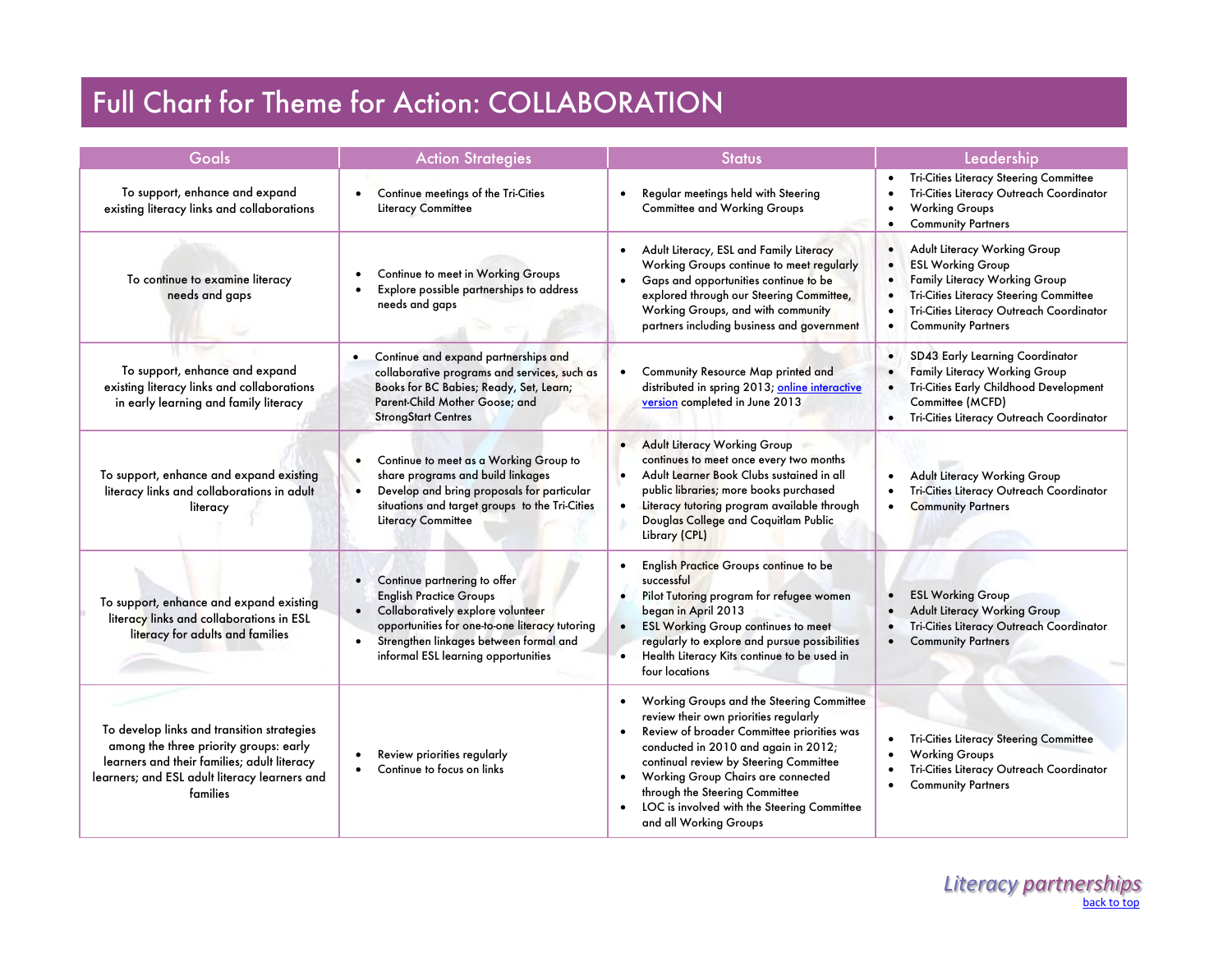# Full Chart for Theme for Action: PUBLIC AWARENESS

| Goals                                                                                                                                                               | <b>Action Strategies</b>                                                                                                                                                                                                                                                                                                                                                                                                                                                                         | <b>Status</b>                                                                                                                                                                                                                                                                                                                                                                                                                                                                                                                                                                                                                                                                                            | Leadership                                                                                                                                                                                                                                                                                                     |
|---------------------------------------------------------------------------------------------------------------------------------------------------------------------|--------------------------------------------------------------------------------------------------------------------------------------------------------------------------------------------------------------------------------------------------------------------------------------------------------------------------------------------------------------------------------------------------------------------------------------------------------------------------------------------------|----------------------------------------------------------------------------------------------------------------------------------------------------------------------------------------------------------------------------------------------------------------------------------------------------------------------------------------------------------------------------------------------------------------------------------------------------------------------------------------------------------------------------------------------------------------------------------------------------------------------------------------------------------------------------------------------------------|----------------------------------------------------------------------------------------------------------------------------------------------------------------------------------------------------------------------------------------------------------------------------------------------------------------|
| To raise awareness among service<br>providers working with the public of the<br>array of literacy-related programs and<br>services available in the Tri-Cities area | Develop and publicize a<br>comprehensive directory of literacy<br>programs and services in the Tri-Cities<br>area by:<br>O Utilizing the existing Decoda<br>Literacy Solutions online directory<br>O Completing and maintaining<br>information for the Tri-Cities<br>Linking the directory to community<br>$\circ$<br>websites in the Tri-Cities area                                                                                                                                            | Community partners are reminded to<br>update their information on the Decoda<br>Literacy Solutions site annually<br>Website continues to be updated<br><b>ECD/Literacy Resource Map was</b><br>developed and published in winter<br>2012; online interactive version<br>completed in June 2013                                                                                                                                                                                                                                                                                                                                                                                                           | · Tri-Cities Literacy Outreach<br>Coordinator<br><b>Community Partners</b><br>$\bullet$<br>Tri-Cities Early Childhood<br>Development Committee                                                                                                                                                                 |
| To increase public awareness of literacy<br>opportunities in the Tri-Cities area                                                                                    | Continue to support monthly Family<br>Play and Learn events at the Coquitlam<br><b>Centre Mall</b><br>Bring a literacy lens to existing<br>community events for specific audiences<br>Coordinate publicity with Decoda<br>Literacy Solutions celebrations<br>Explore partnerships with local<br>businesses and business organizations,<br>e.g., IKEA, Chamber of Commerce,<br>etc., to co-sponsor literacy events<br>Continue to publish and distribute the<br><b>ECD Calendar and Directory</b> | LOC participates in a variety of<br>community events, including Middle<br>Childhood Matters Committee, Play &<br>Learn Planning Committee, Healthy Kids<br>Fair, Rotary Clubs, Tri-Cities Champions<br>for Young Children Awards of<br>Excellence, etc.<br>LOC promotes Decoda Literacy<br>Solutions celebrations and shares<br>information<br>Opportunities for engaging government<br>$\bullet$<br>and local businesses are explored on<br>an ongoing basis. For example, the<br>LOC has recently met with Target about<br>their interest in participating in<br>community literacy projects.<br><b>ECD Calendars and the Community</b><br>Resource Map are distributed in Books<br>for BC Babies bags | · Tri-Cities Literacy Outreach<br>Coordinator<br>Play & Learn Planning Committee<br>Tri-Cities Early Childhood<br>$\bullet$<br>Development Committee (MCFD)<br>School District 43<br>$\bullet$<br>Literacy Outreach Coordinator<br><b>Literacy Committee Members</b><br><b>Community Partners</b><br>$\bullet$ |
| To engage municipal governments in<br>promoting literacy in the Tri-Cities area                                                                                     | Present the Integrated Community<br>Literacy Plan to City Councils<br><b>Explore possibilities for a Community</b><br>$\bullet$<br>Literacy Day and other joint initiatives                                                                                                                                                                                                                                                                                                                      | <b>Council members from Port Coquitlam</b><br>and Coquitlam are engaged<br>Family Play & Learn five-year<br>$\bullet$<br>anniversary celebration was held in<br>January 2013<br>• Family Literacy Day is celebrated<br>annually<br>Annual ELSA Canada Day picnic                                                                                                                                                                                                                                                                                                                                                                                                                                         | · Tri-Cities Literacy Outreach<br>Coordinator<br><b>Tri-Cities Literacy Steering Committee</b><br><b>Family Literacy Working Group</b><br><b>ESL Working Group</b><br>$\bullet$<br><b>Community Partners</b><br>$\bullet$                                                                                      |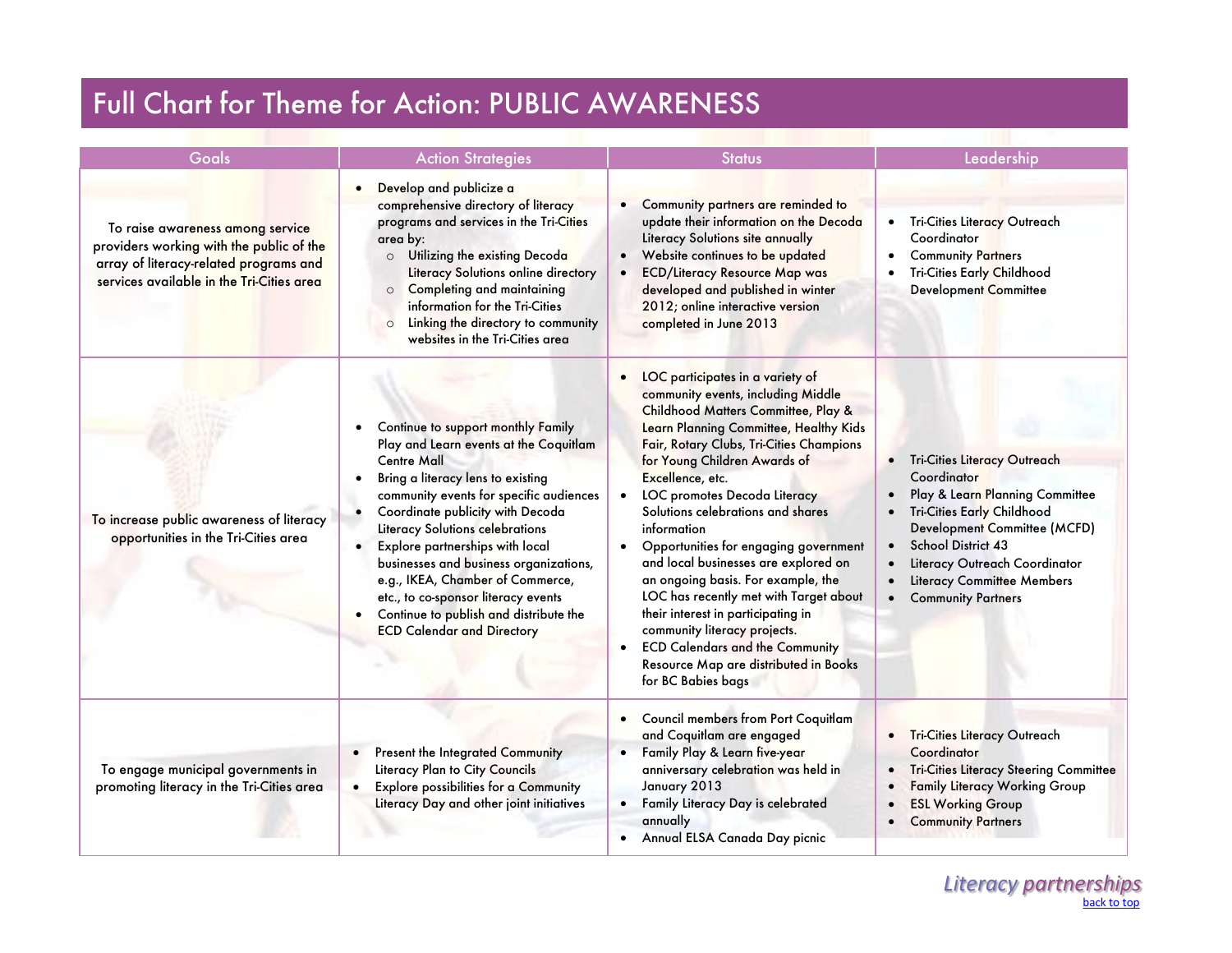|  |  |  | Full Chart for Theme for Action: ACCESS FOR ALL |
|--|--|--|-------------------------------------------------|
|--|--|--|-------------------------------------------------|

| Goals                                                                                                                   | <b>Action Strategies</b>                                                                                                                                                                                                                                                                                                                                                                                                                                                                                                                                                                                                                                                                                                                                             | <b>Status</b>                                                                                                                                                                                                                                                                                                                                                                                                                                                                                                                                                                                                                                                                                                                                                                                                                                                                  | Leadership                                                                                                                                                                                |
|-------------------------------------------------------------------------------------------------------------------------|----------------------------------------------------------------------------------------------------------------------------------------------------------------------------------------------------------------------------------------------------------------------------------------------------------------------------------------------------------------------------------------------------------------------------------------------------------------------------------------------------------------------------------------------------------------------------------------------------------------------------------------------------------------------------------------------------------------------------------------------------------------------|--------------------------------------------------------------------------------------------------------------------------------------------------------------------------------------------------------------------------------------------------------------------------------------------------------------------------------------------------------------------------------------------------------------------------------------------------------------------------------------------------------------------------------------------------------------------------------------------------------------------------------------------------------------------------------------------------------------------------------------------------------------------------------------------------------------------------------------------------------------------------------|-------------------------------------------------------------------------------------------------------------------------------------------------------------------------------------------|
| To identify strategies that support<br>the development of appropriate<br>literacy outreach services for all             | Continue to identify individuals and<br>groups who are not currently accessing<br>available services<br><b>Explore possible funding alternatives</b><br>and community partnerships to support<br>outreach services<br>Identify appropriate forms of<br>$\bullet$<br>communication that would connect with<br>specific groups<br>Explore strategies to reduce barriers<br>that prevent individual access to<br>available literacy programs and<br>services<br>Continue to explore a coordinated<br>approach to improving access to<br>literacy services and resources<br>Explore different forms of media<br>communication to reach specific<br>groups, with an emphasis on plain<br>language and translation<br>Promote literacy opportunities in our<br>communities | Gaps continue to be explored through<br>the Steering Committee and Working<br>Groups<br>Funding alternatives are explored<br>through the Steering Committee and<br><b>Working Groups</b><br><b>Working Groups and community</b><br>$\bullet$<br>partners continue to explore ways of<br>reaching new populations<br><b>Working Groups and community</b><br>partners continue to explore gaps and<br>barriers to participation<br><b>Working Groups and community</b><br>partners continue to explore ways for<br>increasing program accessibility<br>Website continues to be updated<br>$\bullet$<br>Community partners have an increased<br>awareness of plain language<br>Translation services are offered through<br>our Volunteer Language Bank<br>During the second summer literacy<br>event, partners will communicate with<br>community members about their<br>programs | Tri-Cities Literacy Outreach<br>$\bullet$<br>Coordinator<br><b>Working Groups</b><br><b>Community Partners</b>                                                                            |
| To build and enhance comprehensive<br>system-wide community literacy services<br>in partnership with School District 43 | Share success stories and resource<br>knowledge across the community<br>Support the development of<br>Neighbourhood Learning Centres                                                                                                                                                                                                                                                                                                                                                                                                                                                                                                                                                                                                                                 | Monthly News & Events Updates are<br>$\bullet$<br>sent to members<br>Updates are provided at community<br>tables, including ECD and Middle Child<br><b>Matters</b><br>• Website continues to be updated                                                                                                                                                                                                                                                                                                                                                                                                                                                                                                                                                                                                                                                                        | Tri-Cities Literacy Steering Committee<br>Tri-Cities Literacy Outreach<br>Coordinator<br><b>Working Groups</b><br>$\bullet$<br><b>Community Partners, including</b><br>School District 43 |
| To advocate for improved and<br>sustainable literacy programs and<br>services                                           | Advocate for changes that would<br>$\bullet$<br>increase accessibility and support for<br>participation in literacy-related<br>opportunities<br>Advocate for sustainable funding for all<br>literacy programs                                                                                                                                                                                                                                                                                                                                                                                                                                                                                                                                                        | Opportunities for advocacy are<br>explored through the Steering<br><b>Committee in Working Groups</b><br>Information is shared regarding the<br>need for continued support for literacy<br>programming                                                                                                                                                                                                                                                                                                                                                                                                                                                                                                                                                                                                                                                                         | Tri-Cities Literacy Steering Committee<br><b>Tri-Cities Literacy Outreach</b><br>$\bullet$<br>Coordinator<br>• Working Groups                                                             |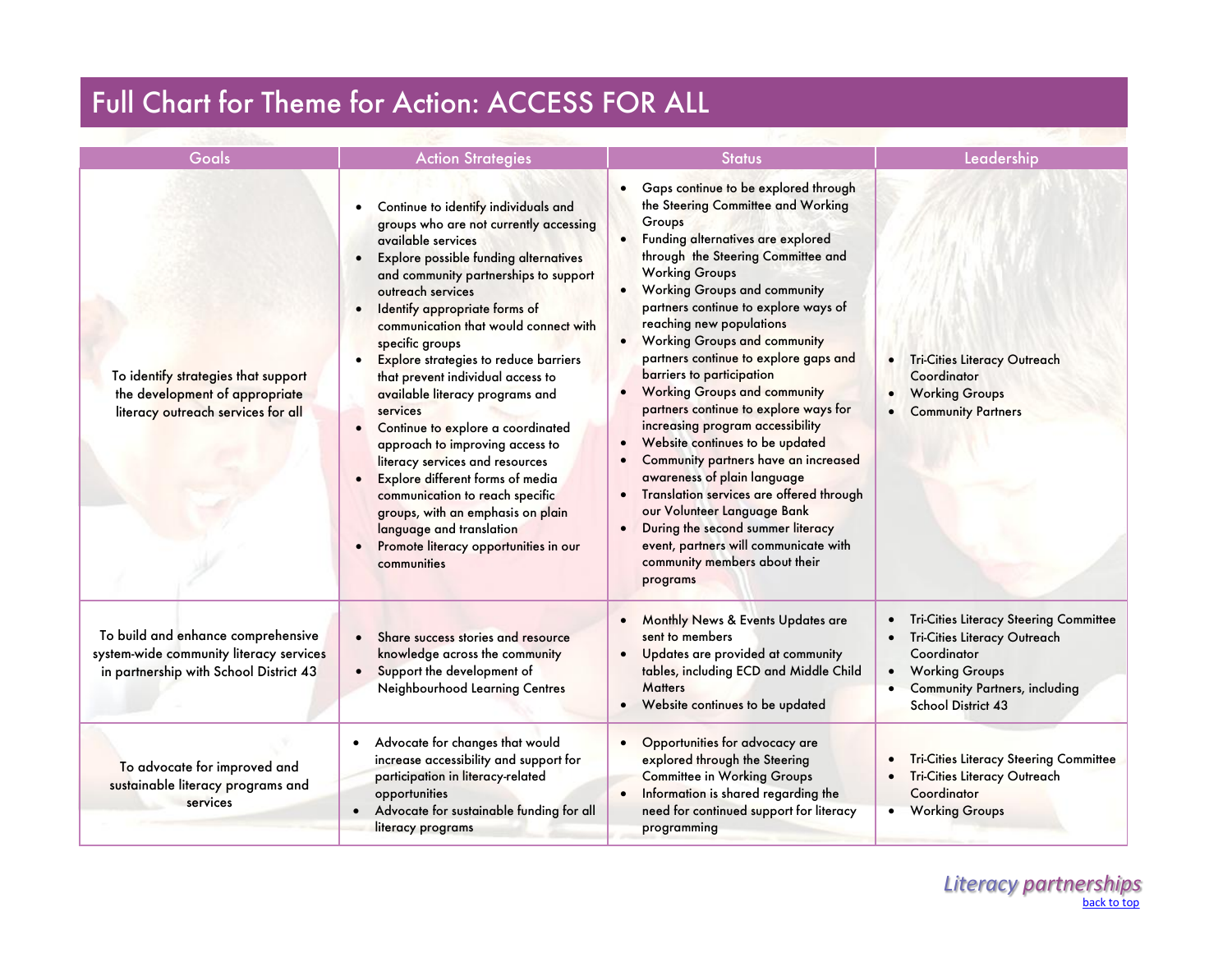#### ACTION PLAN

## COMMUNITY UPDATE

#### <span id="page-11-0"></span>Diversifying and Densifying Population

The population of immigrants and English language learners in the Tri-Cities continues to increase. Community organizations are actively engaged in developing and delivering services to this growing community.

 Refugees settling into the community continue to have diverse needs, with many entering programs at a pre-literacy level. The Literacy Committee has discovered the need to work with refugees who are not able to access community literacy classes. The Committee is working to reduce the barriers that limit refugees in accessing assistance.

 New structures are being built in the Tri-Cities including in the Austin Heights and Coquitlam Centre areas, densifying the population. New service points, including the now-opened Coquitlam Public Library City Centre branch, are being developed partially in response.

#### The Tri-Cities and the 2011 Census

As compared to the 2006 Census, population density increased in all communities except Belcarra. The greatest growth was in the village of Anmore at a rate nearly 12% higher than the national average.

 In Coquitlam, Port Moody, and Anmore more individuals have a non-official language as a mother tongue and speak a non-official language most often at home as compared to 2006. In Anmore, the increase is a significant 6.2% and 4.1% respectively. 35% of individuals living in the Tri-Cities have a non-official language as a mother tongue. Korean, Cantonese, Farsi, Mandarin, Tagalog, Spanish, Russian, Polish and Punjabi are the most common non-official language mother tongues.

 83% of individuals living in the Tri-Cities are over the age of 15, with the highest percentage living in Belcarra (88%).

### Economic Situation and Funding

The funding cuts of the past few years have had a lasting impact, reducing the capacity of many organizations to deliver services.

 The Books for BC Babies program has yet to find permanent funding since the cuts which took place in 2009. In the Tri-Cities, the program has continued to be supported through the Literacy Committee.

 In other arenas, there is new funding. The United Way is funding a new five-year project in a Port



Moody/Coquitlam neighbourhood. The project, called My Neighbourhood, My Future, may offer literacy partnership opportunities.

 Target has recently opened a store in our community. They are very interested in some literacy partnerships.

#### **Expansions**

Coquitlam Public Library's new City Centre Branch has opened and is serving a large population. The new branch is experiencing very high interest in programs including baby times. In all of the Tri-Cities libraries, Adult Learner Book clubs have become sustainable.

 School District 43 continues to expand options for learning, such as through the addition of the Suwa'lkh Learning Centre and the Inquiry Hub. Other programs of support, such as Community Hubs, are being reorganized to meet the needs of learners. A new Aboriginal Education Enhancement Agreement is in development. The new James Park Elementary School building opened in fall 2012 and there are other new school buildings in various phases of construction.

 Organizations recognize the diverse needs of newcomers and refugees. Efforts are being made to respond to the demand for pre-literacy programs.

 New options for transportation in the Tri-Cities area will include the Evergreen Line; construction is now underway.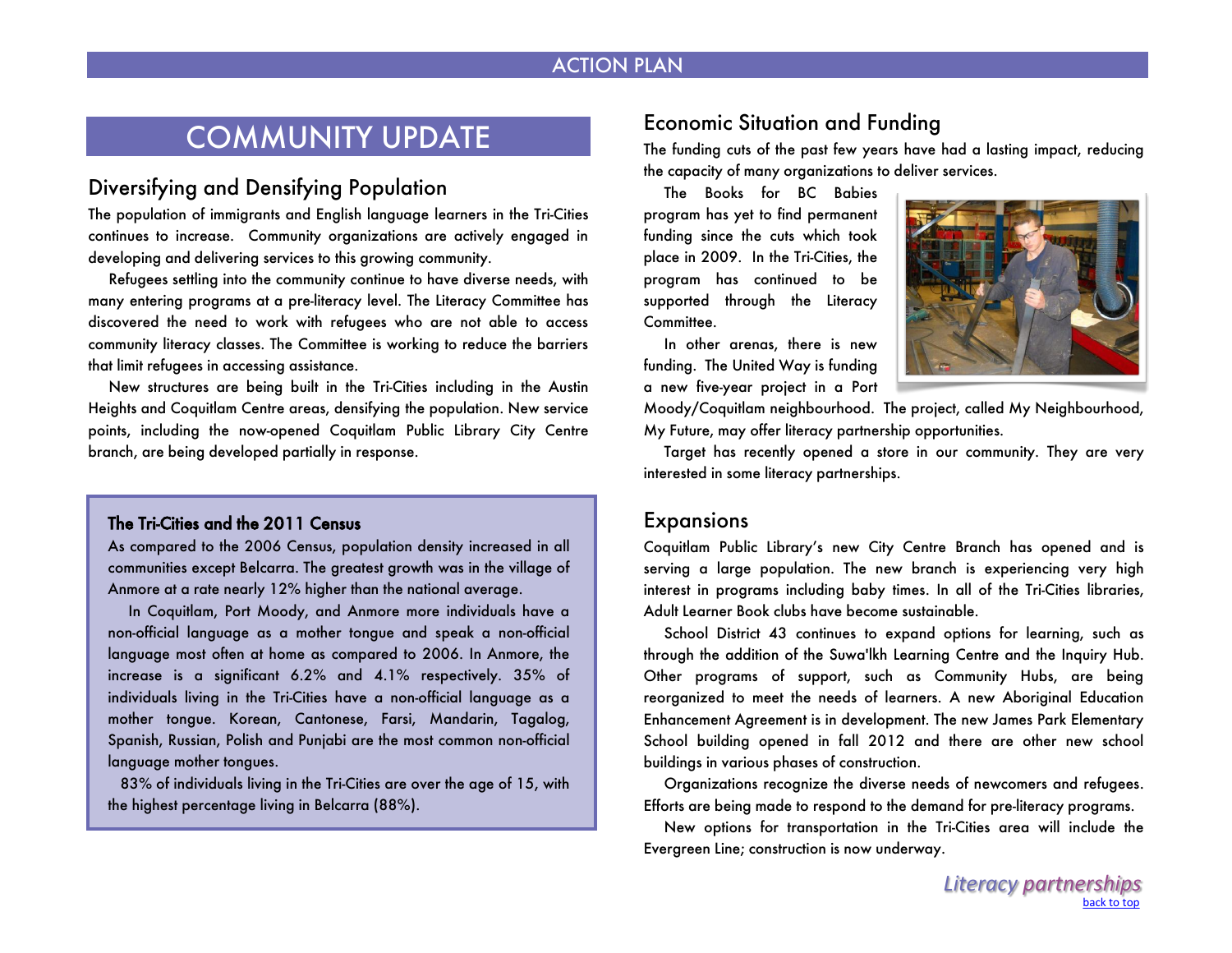### ACTION PLAN

## <span id="page-12-0"></span>LOOKING FORWARD

#### Adjustments to the Plan

Due to the flexible nature of the plan, new opportunities can generally be accommodated into the existing framework. For example, after the Essential Skills Fair in September, the Working Group decided not to meet anymore. Instead, some members of the Working Group joined the Adult Literacy Working Group or the ESL Working Group.

### Addressing the Changes

A number of potential opportunities are being explored by the Working Groups to continue to address the Action Plan and also to respond to changes in the community. For the 2013-2014 year, these include:

#### Projects and Events:

- Stories Galore and More (year 2)
- Clear Language Workshops
- Free Little Libraries (see photo on next page)
- Writing Workshops for Seniors
- 2014 Community Resource Map

#### Initiatives and Expansions

- Social media site, e.g. Facebook
- Expanding ESL resources
- Reaching out to the business community and local government
- Expanding tutoring opportunities for refugee women who have limited access to community literacy classes

### <span id="page-12-1"></span>Effectively Employing Actions

The Literacy Outreach Coordinator is essential to ongoing progress. With a funded Coordinator, literacy has a better chance of being "front and centre" in all aspects of community life.

 The work of the Literacy Committee, Steering Committee, Working Groups and Literacy Outreach Coordinator in collaboration with community partners including School District 43 will continue to allow progress in the coming year.





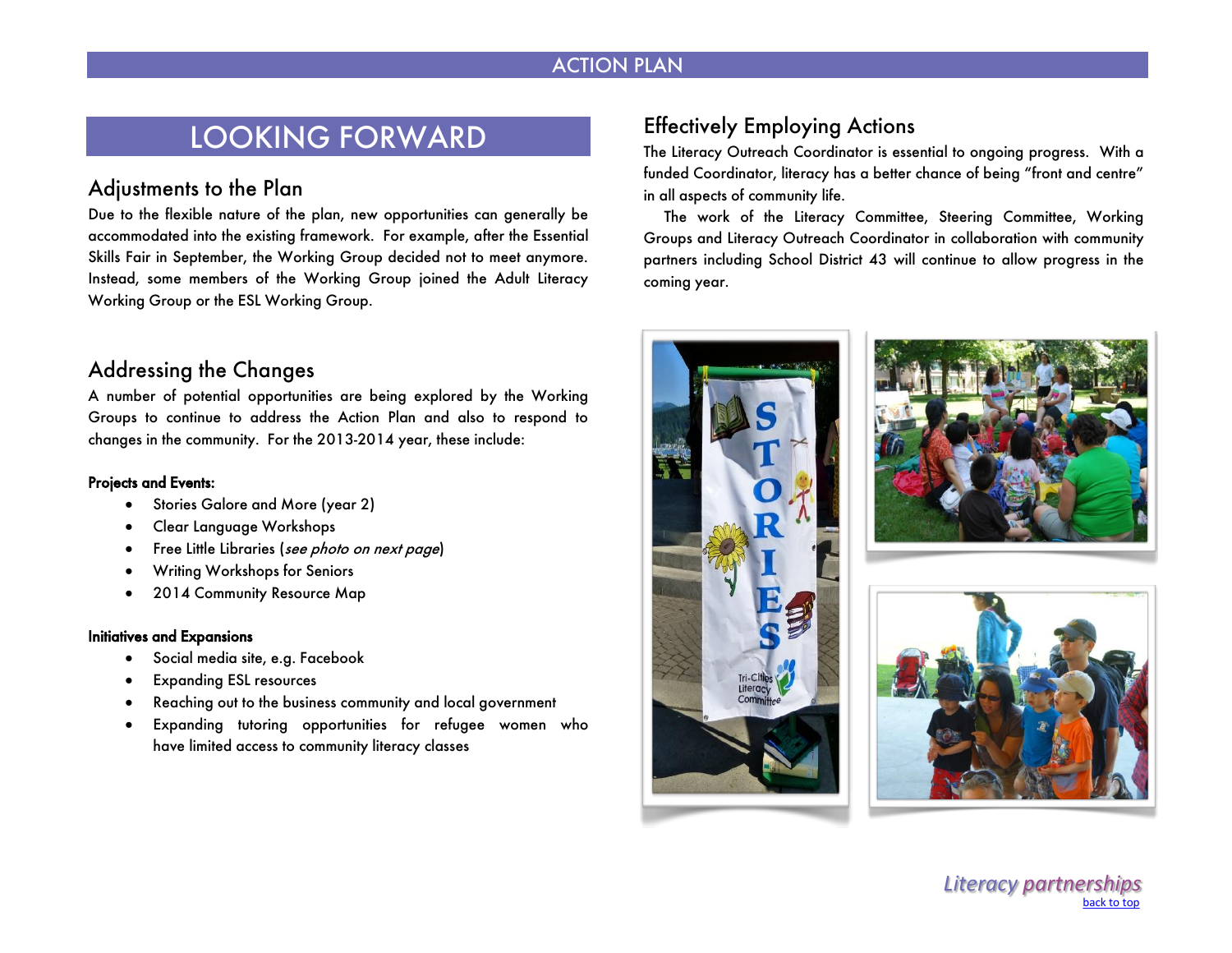#### ACTION PLAN

# <span id="page-13-0"></span>MONITORING AND EVALUATION

### Criteria for Evaluating the Planning Process

Effectiveness of this process will be monitored and evaluated against the following criteria:

- To what extent does the process support communication and collaboration among schools and community agencies to sustain and expand the multiplicity of literacy programs and services offered to diverse segments of the Tri-Cities population?
- To what extent does the process improve linkages between the school system and community literacy partners?
- To what extent does the process facilitate communication among all partners with the goal of making efficient and effective use of resources?
- To what extent does the process bring greater coherence to literacy outreach, including gathering additional information about sub-groups of the population whose literacy needs may not yet have been identified?



 To what extent does the process enhance capacity-building and sustainability of literacy initiatives across the Tri-Cities area?

### Criteria for Evaluating the Implementation of the Integrated Community Literacy Plan

Criteria for evaluating the Integrated Community Literacy Plan are identified as success statements for each of the four themes.

Success statement for Communication: All community partners have ongoing opportunities to access information, to participate in and to lend their voices to the community development process in support of literacy in the Tri-Cities. The number of partners is increased, and participation levels of partners is sustained and increased.

Success statement for Collaboration: The number of linkages, partnerships and collaborative initiatives has increased. A vision for an integrated system of care is emerging.

Success statement for Public Awareness: Community partners and individual residents are more aware of what programs and services are available and how to access them.

Success statement for Access for All: A coordinated advocacy plan has been developed and advocacy is ongoing. Previously invisible individuals and groups with literacy needs have been identified and are starting to access available programs and services. More services are available in easily accessible locations throughout the community.

Each month, the Literacy Outreach Coordinator provides reports to the Steering Committee to ensure the work remains on track. In addition to a narrative report, Steering Committee members periodically revisit the Plan to ensure that the work is moving forward. Community partners and the Working Groups are consulted to ensure an accurate understanding of progress toward the goals.

 Actions, targets and baseline data for literacy development of school-age children are identified and reported on in the School District 43 Achievement Contract, Aboriginal Education Enhancement Agreement and the Superintendent's Report.